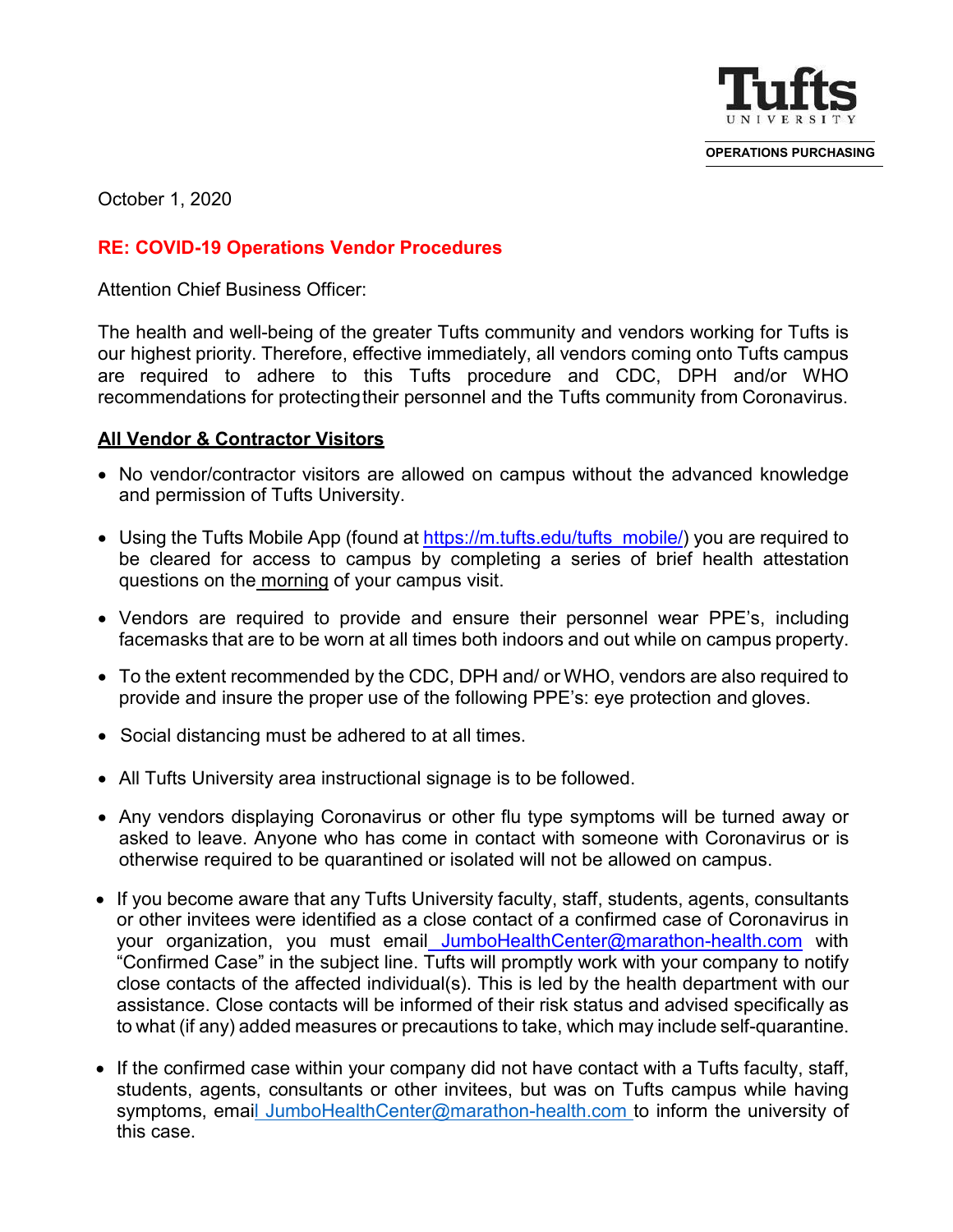- Your key business contact for Tufts is required to acknowledge and accept by written reply your intended adherence to this procedure prior to your personnel returning to any Tufts campus.
- Privacy: Except to the extent, disclosure is legally permitted or to the extent necessary for the health and safety of Tufts community, Tufts University will take reasonable steps not to disclose the name of the affected individual.

## **Vendors Coming to Tufts to Perform Work or Services**

- In addition to the above requirements for all visitors, those coming on campus to perform workor services must adhere to the following.
- All businesses needing to come on campus to perform work for Facilities Services (all campuses) must call Tufts OCC two (2) business days prior to coming to the campus at 617.627.3496
- Upon arrival at the pre-scheduled time slot on the Medford/Somerville campus and between the hours of 7AM and 4PM, vendors/contractors must first report to Tufts (Medford) OCC at 550 Boston Avenue, Medford or to the TUPD (Tufts Police) Station after 4PM and before 7AM. Medford visitors are only allowed to enter 550 Boston Avenue during their designated appointment time. Visitors will be expected to wait outside of the building until the time of their scheduled appointment. Vendors that arrive late or unannounced will be taken after the completion of all pre-scheduled appointments. Those visiting the Boston or Grafton campuses must first report to the respective campus [TUPD](https://publicsafety.tufts.edu/police/about-tupd/station-locations/)  [\(Tufts Police\)](https://publicsafety.tufts.edu/police/about-tupd/station-locations/) Station.
- When using the Tufts Mobile App (found at [https://m.tufts.edu/tufts\\_mobile/\)](https://m.tufts.edu/tufts_mobile/) you are required to complete a series of brief health attestation questions on the morning of your campus visit. Using your smart phone or tablet you must display the Tufts completed attestation invitation at the OCC desk when you arrive. If you are visiting the Boston or Grafton campus, you must display your completed attestation invitation to the TUPD representative.
- If you are doing work on campus for Facilities Services, you are also required to complete the EZMax Mobile training program and use the Tufts EZMax Mobile App to supply all requisite information about your service work. Having this done before arrival at OCC mitigates time spent inside the OCC office. Contact OCC at 617.627.3496 if you require assistance on accessing and using EZMax Mobile.
- **NOTE:** Delivery and shipping vendors are exempted from completing the attestation & EZMax Mobile apps and contacting OCC prior to coming on campus unless you will be entering our buildings in which case you will still need to complete the attestation form and be prepared to display your attestation initiation upon request. All other instruction and PPE requirements must be followed.